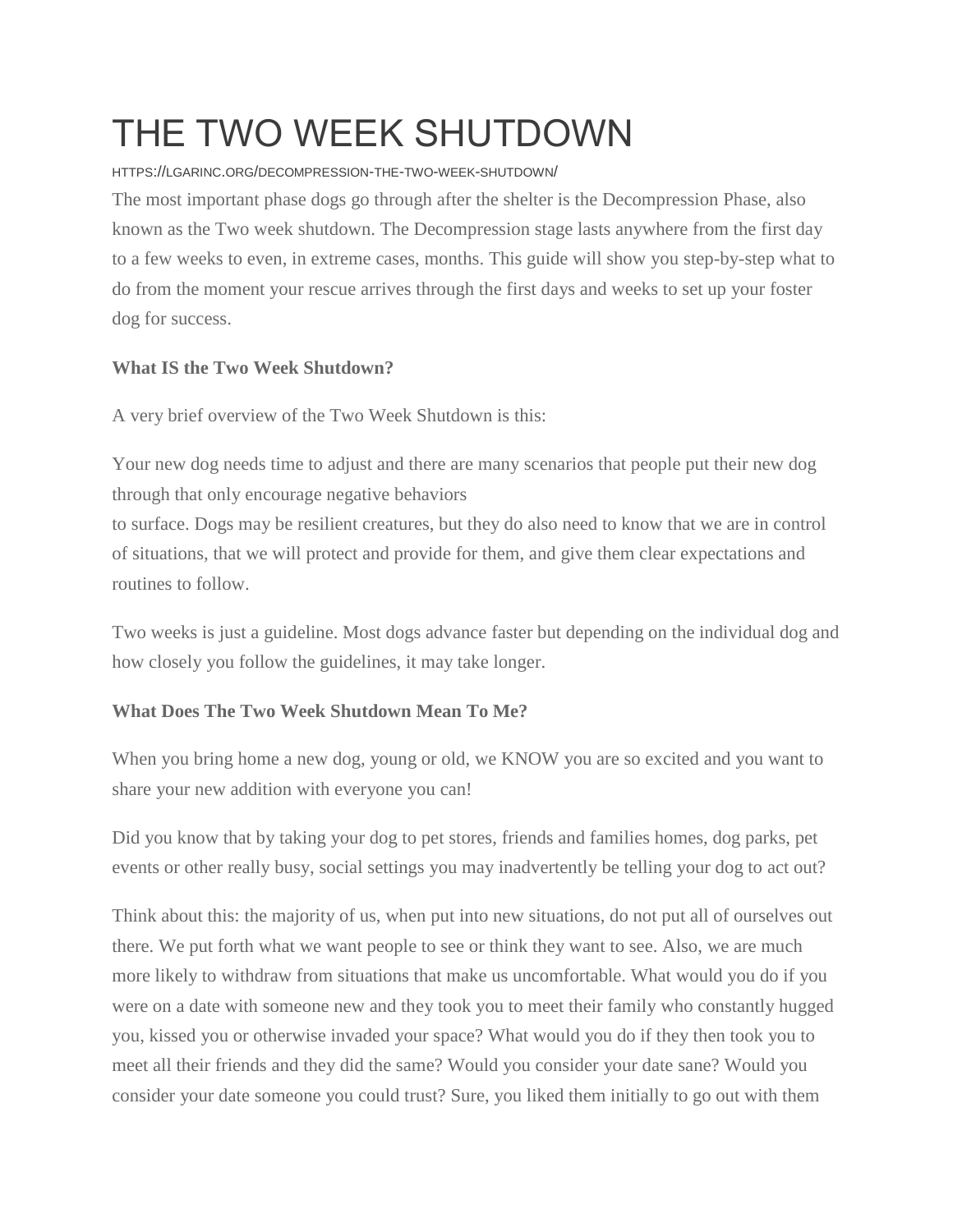on a first date, but wouldn't their actions throughout that first date dictate whether you would see them again? Would you see them again if they put you in so many situations that made you uncomfortable? Consider this as well: say you had to go live with a new family who spoke a language you didn't understand. You'll be reserved, perhaps a bit detached.

What if they doted on you, as a new family member, speaking to you in a language you don't understand, expecting you to interact with all their family members and friends? Would you feel comfortable? Would you want to retreat to a safe place? Would you know where a safe place was? Would they give you one?

Things many people forget is that we expect our new dogs to be so accepting of everything and we put them in these very similar situations and then become alarmed when they "act out." Your new dog is acting out or misbehaving because they don't view you as the decision maker. Remember, to them, you are putting them in situations that make them feel uncomfortable.

Keep reading to find out how to help your dog adjust and begin to view you as the decision maker of the home and to help them put their trust in YOU, where it belongs!

Trust is EVERYTHING to building a good and solid relationship with your dog!

## **So, How Do I Get Started?**

Even if you've had your dog a few days and are beginning to notice some issues behaviorally, you can still start fresh and get them started on the shutdown.

Some things you want to keep in mind with your new dog when you first get them:

1. A tired dog is a happy dog! Exercising your dog(s) regularly and thoroughly will help ensure they relax into their new household a little easier. Without that pent up energy, they've GOT to relax! However;

2. Do not take them on walks yet. Walks provide an overabundance of stimulation and there are many variables you may encounter that you need that trust built FIRST before subjecting them to those new situations. Instead, exercise your dog in the yard on a long lead (20ft plus) and spend

some time getting to know one another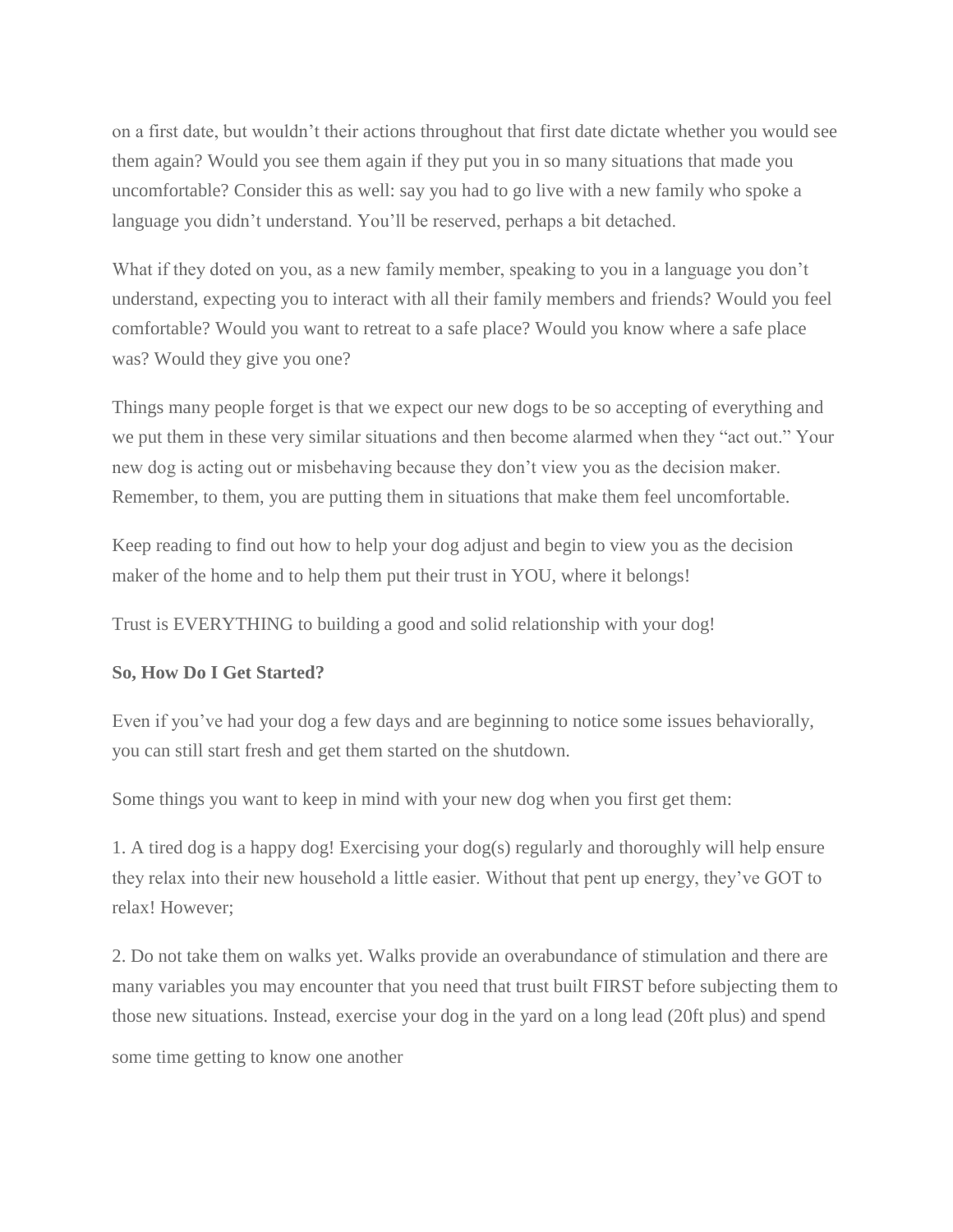3. Do not take them to pet stores, dog parks, other people's homes, etc. Again, these situations provide an overabundance of stimulation that your dog needs to have the trust built in you for YOU to handle the situation so they don't have to.

4. Keep them leashed to you at ALL times when they are not crated. Yes, even in the house and yes, even if you have a fully fenced yard. Why? It builds the precedence with them that YOU are the bringer of everything in life. Additionally, keeping them leashed to you keeps them from getting in trouble. If they aren't housetrained, they can't very well go run out of your line of sight and have an "accident" if you have them leashed to you huh? Or, if someone new comes in the home, keeping them leashed to you can help prevent the reinforcement of undesirable behaviors like jumping on people. When the dog is leashed to you, YOU are in control. The dog WILL begin to understand this.

5. Do not allow your new dog and your existing pets get into a 24/7 free-for-all. Remember, your existing pets don't know this new "intruder" and the new dog doesn't know the routine of the home and what's permissible. Setting a routine with the new dog first, without the full distraction of other pets will make life 1000 times easier when you begin integrating them.

6. Do not allow your new dog furniture privileges. They haven't earned them yet. Create a spot for them to be when they are out lounging around in each room. Furniture privileges can be given later on down the road if you so please.

7. Do not give your new foster dog unstructured affection. Any and all affection from you must have a purpose. No kissy face or baby talk. I know it is hard, especially when they have likely never had love before but you will not be helping him or yourself if you do this.

8. DO NOT PUT YOUR FACE IN YOUR NEW DOGS FACE. They do not know you and this can be very intimidating for your new foster dog. They could growl or worse, bite out of fear/anxiety. They need to trust you so don't assume that you can do this because they appear friendly.

9. Do not allow your new dog to "go ahead of you". Establish this rule right away. You go out and in FIRST through the door. In fact, it is a good idea to have them sit before they can enter, before you leash up, etc.

#### **The Basics**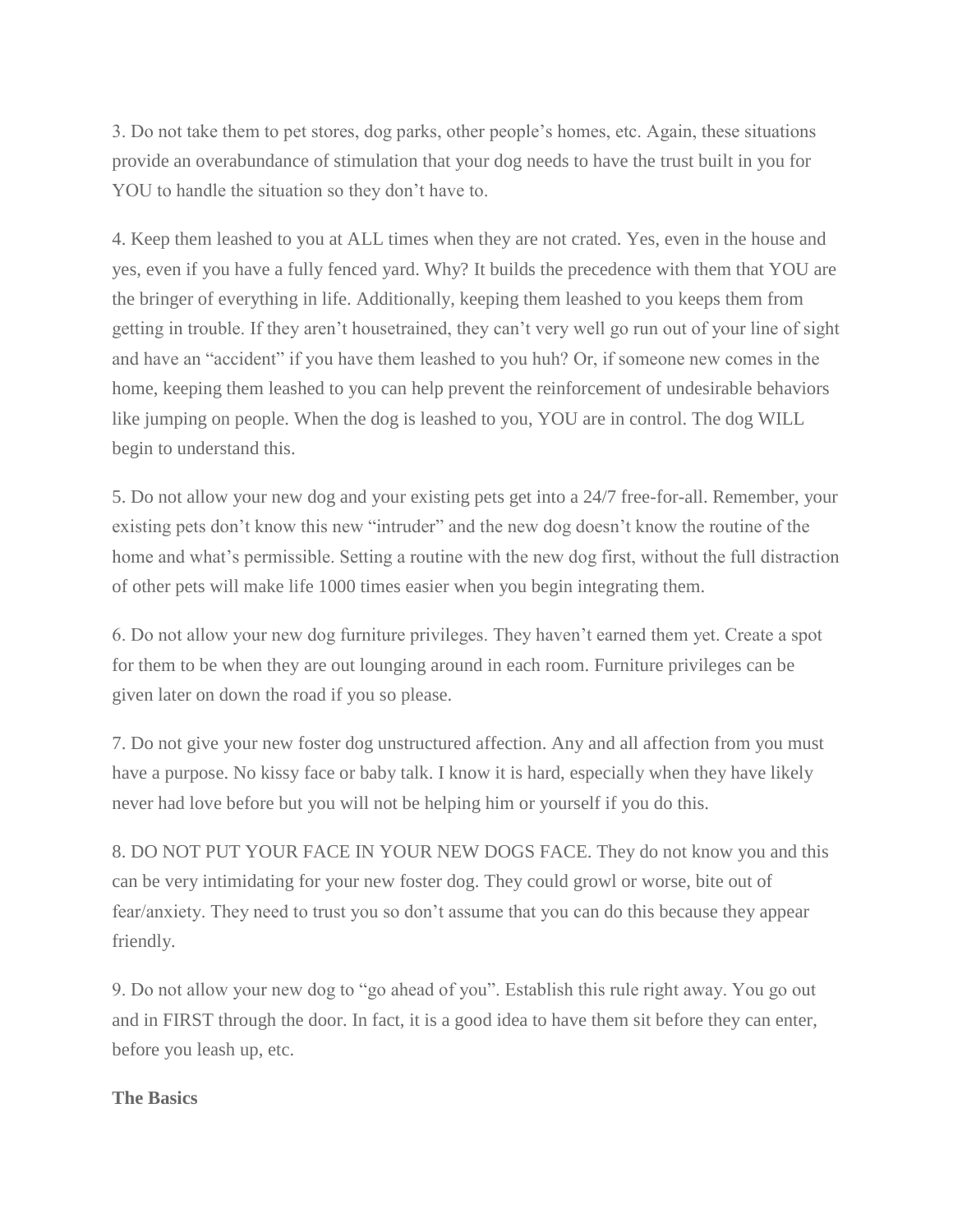When bringing your new dog home, give them a brief tour of their primary living area or the places they will be most often. Now, it's crate time! It's time to give the dog some time to itself to take in everything that's happened thus far.

The crate will be used as a tool in the shutdown, not as a prison. Think of it more like their safe place. Sure, some may cry initially but with positive reinforcement (yummy crate-only treats, no coddling, etc.) they'll learn to accept their time alone and realize it's not so bad! Something to remember is to NOT let the dog out of the crate while they are crying. Do NOT give in as this will only serve to reinforce their crying and barking to be let out of the crate. Being inconsistent will likely train your dog to be a screamer in the crate and that's not what you want at all!

Initially, keep out of crate interactions short, just like time in the crate should be short. 20-30 minutes at a time initially will help keep interactions with you positive and help reinforce positive crate training. You will increase the time as needed as the days move forward, little by little. You are using the crate as a way to give them a time out to collect their thoughts and to process the new information they received in their interactions with you. If this is a new and only dog, you'll likely find that progress will move swiftly! No worries! Patience is a virtue and you will be handsomely rewarded!

You will know as a guardian when this phase is truly over. Use your gut. Some dogs don't get it right away, others take longer. Once they are into a routine, seem relaxed and confident, tolerate the crate well, and look to you for guidance, they are probably beginning to feel safe and secure in their new world. Pat yourself on the back – job well done.

Patience and consistency with your new dog will reap the greatest rewards!

## **Have Other Pets? Take things SLOW and easy!**

When bringing home a new dog to a home with existing pets, it's important to realize that everyone in the household will need time to adjust to the new living arrangements and routine. It's important to take things very slow initially and keep things positive and upbeat.

First, let me go ahead and say that the initial meeting of the new dog with resident dog(s) needs to happen OFF your property in a quiet, neutral setting. We don't need your resident dogs to feel the need to "protect what is theirs" without having the opportunity to get to know one another first.